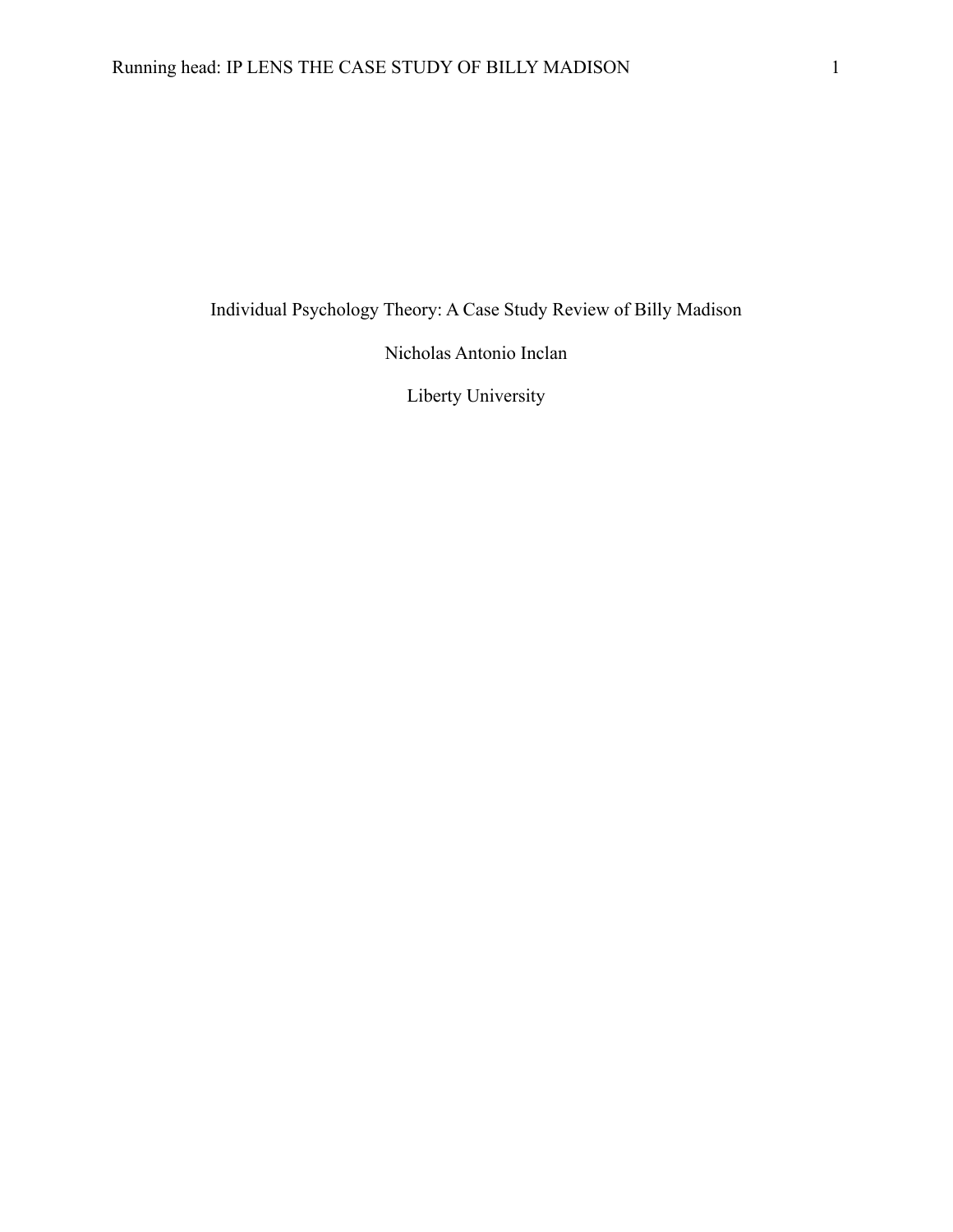# Abstract

Discussed herein is a case review of the fictional character Billy Madison, through the therapeutic theoretical perspective of Individual Psychology (IP) theory. Although empirical research of IP theory efficacy is little to none, there are studies albeit dated, that demonstrate positive therapeutic outcomes. Components of IP theory are outlined herein, such as but not limited to, the developer of IP theory, interventions of IP theory that seem to fit the client's symptomatology, and a psychospiritual comparison between IP theory and Christianity. A conclusion is provided on IP theories efficacy in treating the fictional client Billy Madison.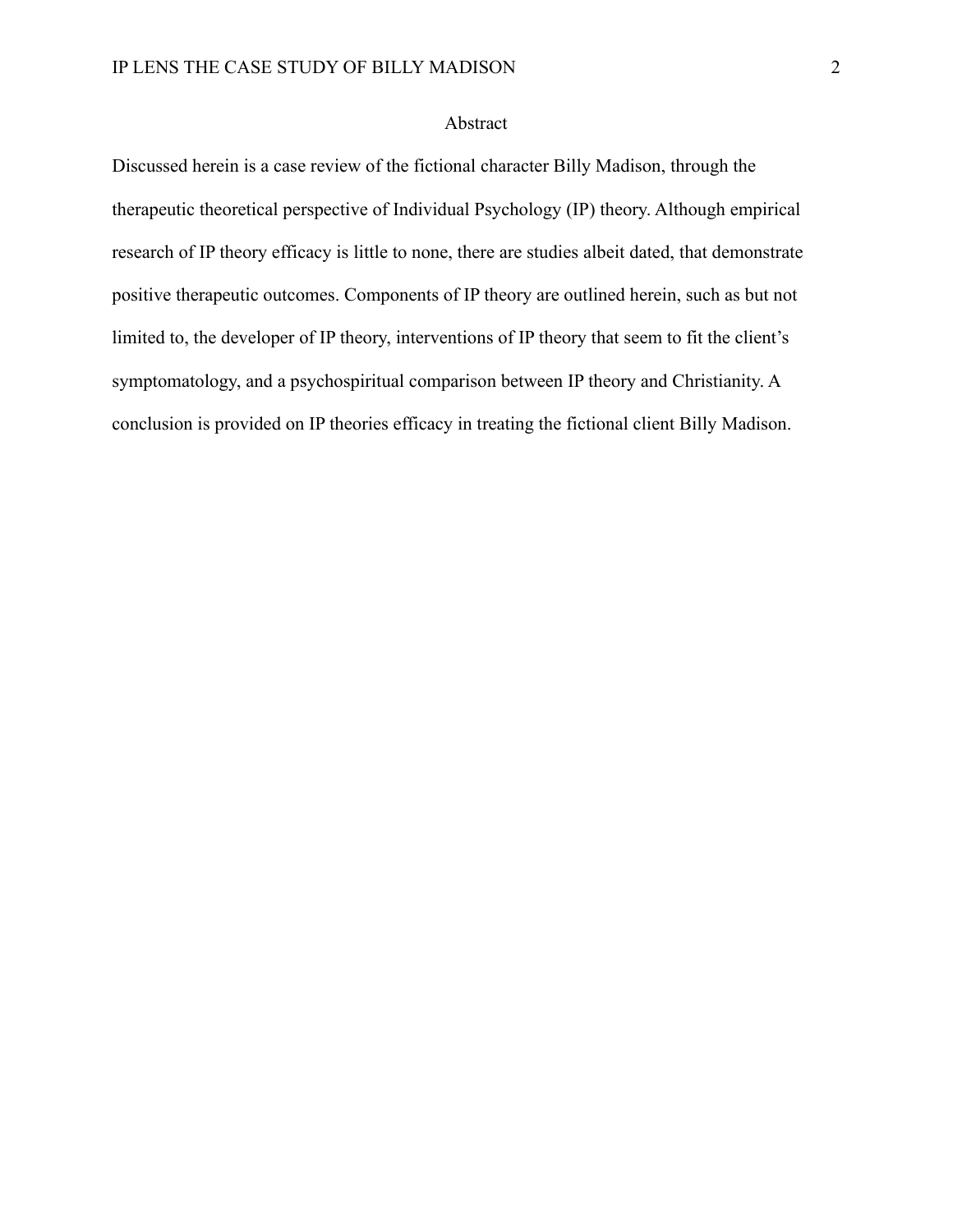Individual Psychology Theory: A Case Study Review of Billy Madison

Although there are a number of therapeutic theoretical orientations worth considering when approaching a client, Individual Psychology (IP) seems to be a promising theory for this client. IP theory is equipped with a variety of therapeutic techniques that may be beneficial. Additionally, IP theory addresses the client from childhood which, for this client, is a domain that should be explored. Although IP theory has a variety of tools at the therapist's disposal, the client's willingness to engage in the therapeutic alliance will determine their success or failure.

### **Case Conceptualization Using Individual Psychology**

IP is very versatile and has many techniques that the therapist may use within the therapeutic alliance. IP covers the majority of the individual's lifespan from the early childhood stages well into adulthood (Murdock, 2017). Even though empirical support of IP efficacy is limited (Murdock, 2017), the IP theory's foundational philosophical approach and central construct appear to align well to the client's presenting problems.

#### **Developer of Individual Psychology Theory**

Despite suffering from rickets, having difficulty with speech related to vocal cord issues, and being characterized as frail, weak and fearful, Alfred Adler went on to become the founder of IP (Murdock, 2017). Born in 1870 to a middle-class Jewish family from Vienna, Austria as one of six children, Alfred nearly passed away from a debilitating bout of pneumonia at the age of five. It was said that Adler used his various biophysiological issues and near-death experience as motivation to become a physician (Murdock, 2017). Adler unfortunately passed in 1937 at the age of 67 on a lecture tour in Aberdeen, Scotland (Murdock, 2017). To this day, one can observe the breadth of Adler's contribution to the work of psychology and psychotherapy. Many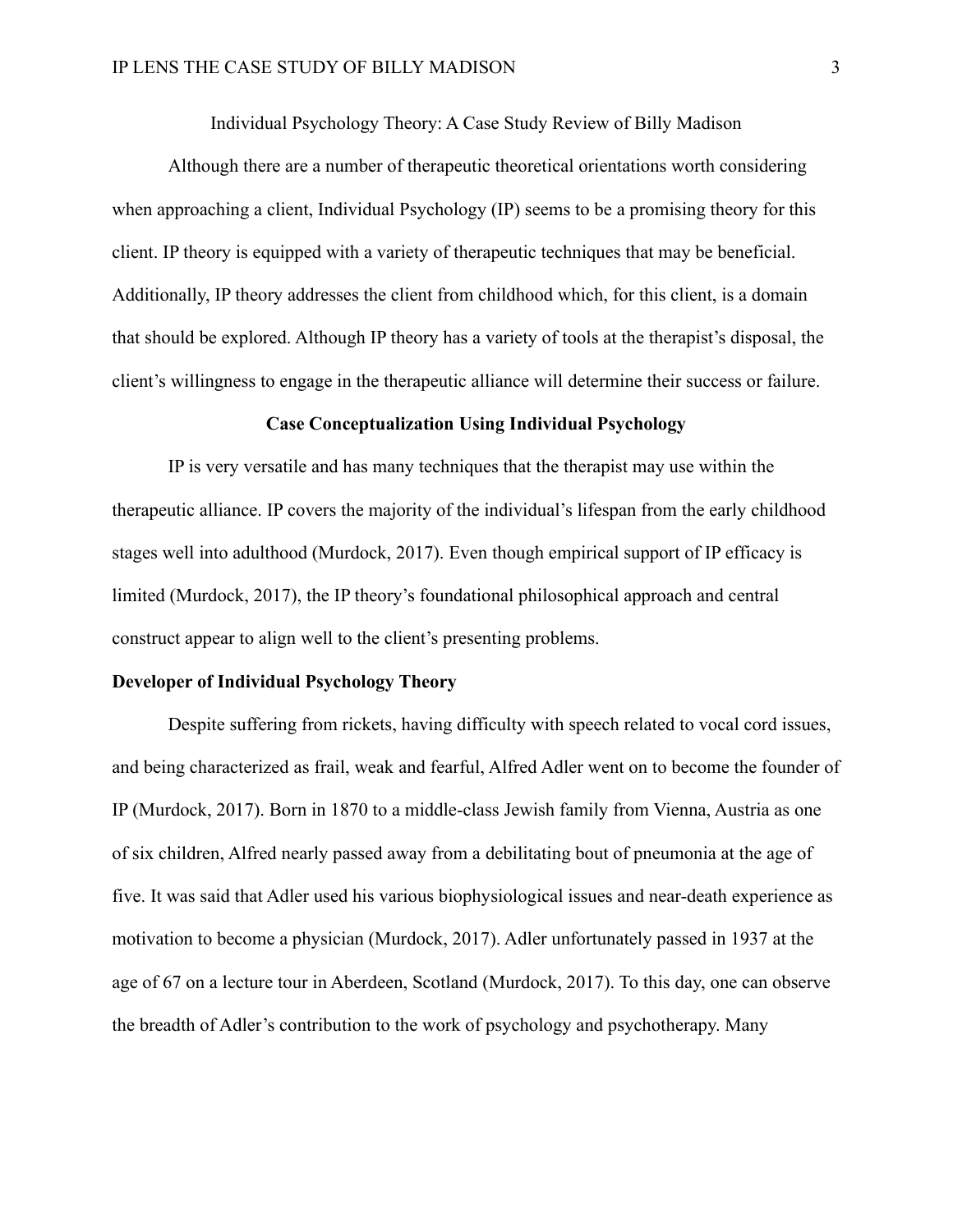theoretical orientations have manifested from the roots of Adlerian theory, such as reality therapy, rational emotive behavior therapy, and family systems theory (Murdock, 2017).

### **Human Nature and the Counseling Process**

Whether it is called *will to power, striving for significance*, or *wish to overcome,* according to Adlerian theory, the most fundamental motivation of humans is an endeavor for superiority (Murdock, 2017). Unlike the psychoanalytic perspective, Adler believed that humans are not driven by innate, unconscious psychological processes but rather are being pulled towards their goals, namely, the quest for superiority (Murdock, 2017). Although Adler's primary motivation of humans is to seek superiority, Alder also spoke of another innate process: inferiority (Murdock, 2017). After revisions of Adler's initial perspective of feelings of inferiority, he later revised his perspective and concluded that feelings of inferiority manifested when one's journey for superiority becomes frustrated (Murdock, 2017). Adler identified a third innate process called "the need to belong," however, Adler never fully developed his position on this process (Murdock, 2017). This innate process can also be viewed as the need to survive. Adler thought, if infants are unable to take care of themselves in every regard, that the need to belong was critical to one's survival (Murdock, 2017).

Related to the therapy process, IP theory conceptualizes the process of therapy within four unique phases: 1.) establishing the relationship, 2.) assessment, 3.) interpretation and insight, and 4.) reorientation (Murdock, 2017). According to Adler, one of the most critical components of the therapy process is the relationship between the therapist and client. Alder insisted on the absolute necessity of the therapist empathizing with the client (Murdock, 2017). Furthermore, Adler deemed two other items critical in the therapeutic process: clear goals and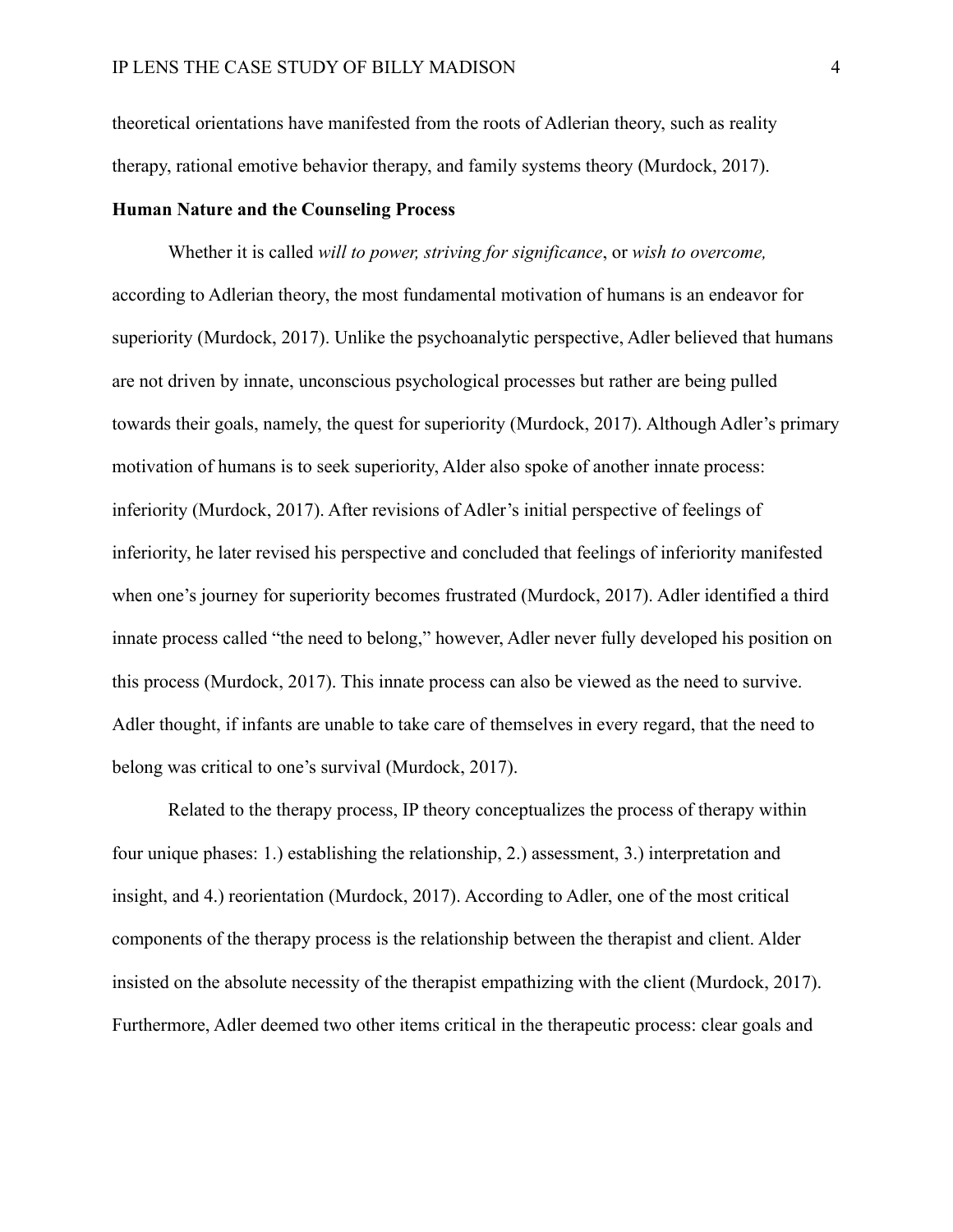successfully delivering the idea to the client that they have the ability to change (Murdock, 2017).

# **Efficacy Provided Through Research**

Although IP theory has been around for decades, research support is limited. One can find most published research in the *Journal of Individual Psychology*. However, research published in this journal is considered controversial (Murdock, 2017). Given that the journal favors IP theory, questions of bias have surrounded published research therein (Murdock, 2017). Aside from the controversial issues of bias, another hinderance to IP theory research support is study scarcity. There are studies, albeit limited in number, that show support for IP theory outcome efficacy, but those studies are significantly dated. Those outcome studies include research conducted by Shlien, Mosak and Dreikurs (1962) and Zarski, Sweeney, and Barcikowski (1977). Although both studies show some support for IP theory, psychometrics used to capture efficacy are questionable. Lastly, to add to the issues of research-based efficacy, the studies purported to research IP theory constructs lack predictability power. In this regard, instead of providing a prediction and then testing their hypothesis, researchers would discover some phenomenon and provide an explanation on how it fits into IP theory (Murdock ,2017).

### **Most Effective Diagnoses with Individual Psychology**

In their research in providing an integration model between the Diagnostics Statistical Manual of Mental Disorders-III-R (DSM) (now known as DSM-V) and IP theory's broad psychopathologic classification, Sperry and Maniacci (1992) mention that Alder did not consider a diagnostic classification as essential. Rather, IP theory discusses the psychologically unhealthy in broader terms such as "neuroses" and "psychoses" which one could conclude are the diagnoses that IP is most effective with. Murdock (2017) does provide a degree of granularity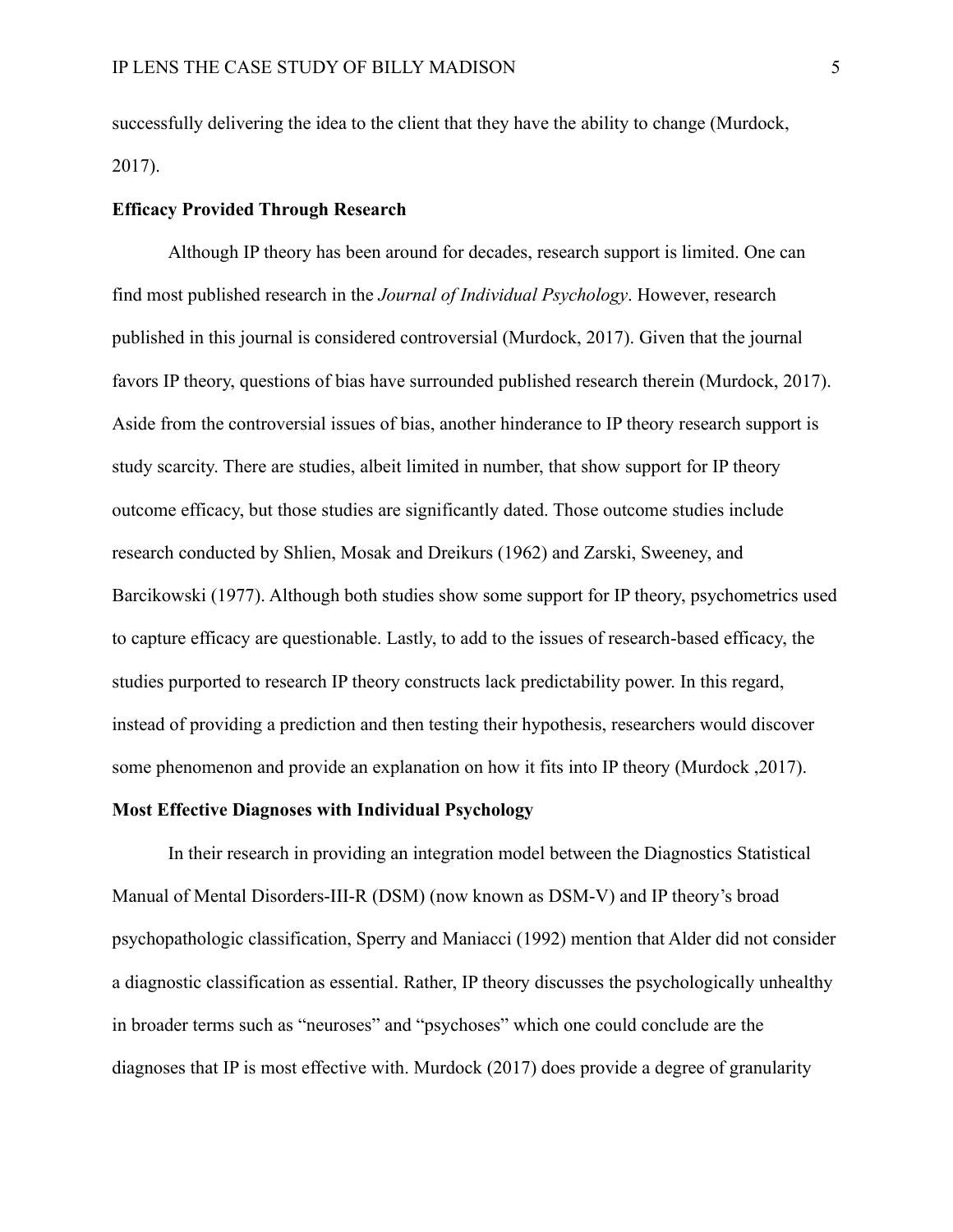concerning IP theory's broad psychopathologic classifications. Murdock (2017) contributed a diagnosis of anxiety and depression to those who were classified with neurosis while attributing a diagnosis of schizophrenia and, arguably, paranoid personality disorder to those who were classified as psychotic under IP theory.

## **Appropriate for the Client**

IP theory covers a significant portion of an individual's life span, providing a developmental perspective from the birth of a child well into one's adult years. Given that the client is 27 years-of age, having issues a far back as childhood, IP theory would be an appropriate therapeutic theoretical orientation to utilize. Additionally, the client experienced a significant loss at an early age which may be a contributing factor to the client's present symptomology. IP theory is equipped with a central construct, what Adler called lifestyle, which takes into consideration an individual's childhood development (Murdock, 2017).

#### **Ethical Issues that May Arise**

One of the main purposes for the client to attend therapy is that it was highly recommended by the client's father. There was a stipulation between the client and the client's father that if psychological, emotional, and educational progress is not made to the satisfaction of the father, then the client would jeopardize his prospects of becoming the next CEO of Madison Hotels. Given that IP theory is individualistic (Murdock, 2017), the main focus of the therapeutic process will be on the client's developmental progress. If the father is not invited into the therapeutic alliance, ethical issues could arise if the father makes inquiries of the client's progress.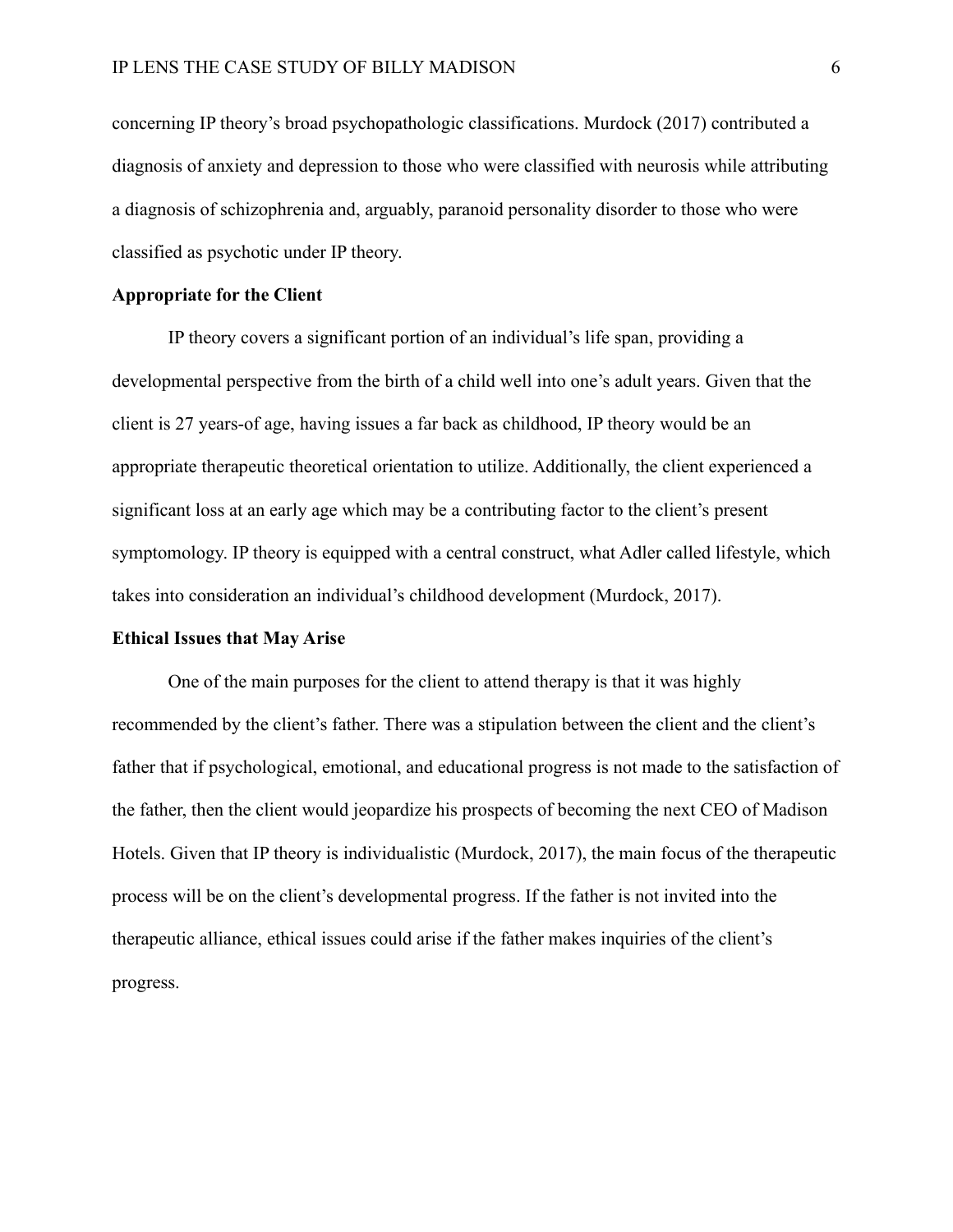## **Multicultural Issues**

Adler was well known to be one of the first theorist to acknowledge the impact of multicultural components and their effect on the individual. Moreover, Adlerian theory recognized the inequalities of sexes which perhaps led Adler to be an early advocate of equality between sexes. Provided that the client is a 27-year-old Caucasian male, multicultural issues regarding sexism will likely not be a problem. Additionally, IP theory heavily supports the notion of individual improvement. Primary constructs of IP theory focus on individual choice, and what is within an individual's control (Murdock, 2017). Given that most the client's presenting problems are individualistic in nature, IP theory shows little to no multicultural issues.

# **Individual Psychology for Crisis Situations**

While the client for this case has not reported a crisis, if a crisis situation were to ever occur, IP theory could be utilized to assist the client. Parikh and Morris (2011) discuss an integrative approach between IP theory and crisis theory (CT). Provided that IP theory and CT share similar phenomenological postulations of human development, it was suggested that IP's therapeutic techniques could be utilized for a crisis situation.

### **Interventions**

The client is a 27-year-old Caucasian male exhibiting significant delays academically, psychologically, and emotionally. The client's behavioral patterns resemble those of an adolescent. The client states that he would like to mature into a productive adult, but his behavior suggests otherwise. The client lacks a clear direction for his life and willfully does not consider consequences to his adolescent behavior. The client has a turbulent relationship with his father. Most of the turbulence in the client's relationship with his father is due to the client's unwillingness to mature into a healthy productive adult.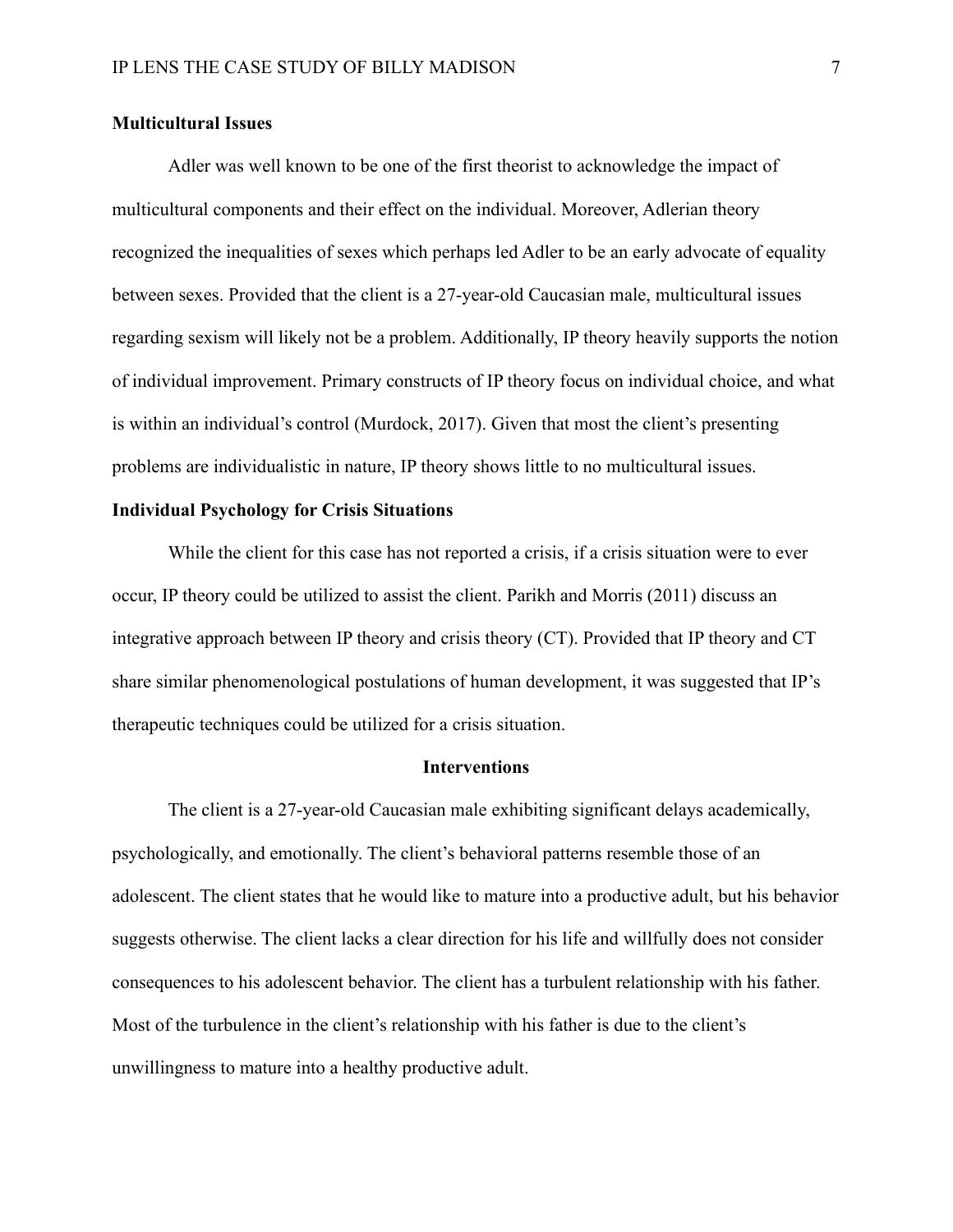## **Natural and Logical Consequences**

IP theory suggests that to encourage an individual to take responsibility, allowing natural and logical consequences may be the best course of action (Murdock, 2017). In this case, natural consequences could easily be applied. The client's father could allow the client to continue his current trajectory and squander any remaining hope to become the heir of the father's fortune and the CEO of Madison Hotels. Logical consequences were already set in place for this particular case. There was an agreement with the client and the client's father, that if the client did not prove himself to be psychologically, emotionally, and academically fit, then the client would forfeit any chance of becoming the next CEO of Madison Hotel. Natural and logical consequences may help the client realize the severity of the situation when the client experiences said consequences.

# **Acting as If**

The client, being a 27-year-old male, behaviorally resembles an adolescent. The *acting as if* technique, proposed by IP theory, calls for the client to act accordingly to an "if only" statement (Murdock, 2017). For example, the client could ask himself, "If only I behaviorally, psychologically and emotionally behaved as a CEO," the client may alter his self-perception (Murdock, 2017). Additionally, the "if only" technique allows for the client to explore behaviors that the client has yet to discover (Murdock, 2017), which the client would benefit from in this case if he discovered he had similar CEO qualities to his father.

## **Creating Images**

The client's relationship with his father is shaky at best. The father has been pampering the client all the client's life and the client shows little to no respect for his father. This dynamic seems to be fostering an unhealthy relationship between the two. A therapeutic technique in the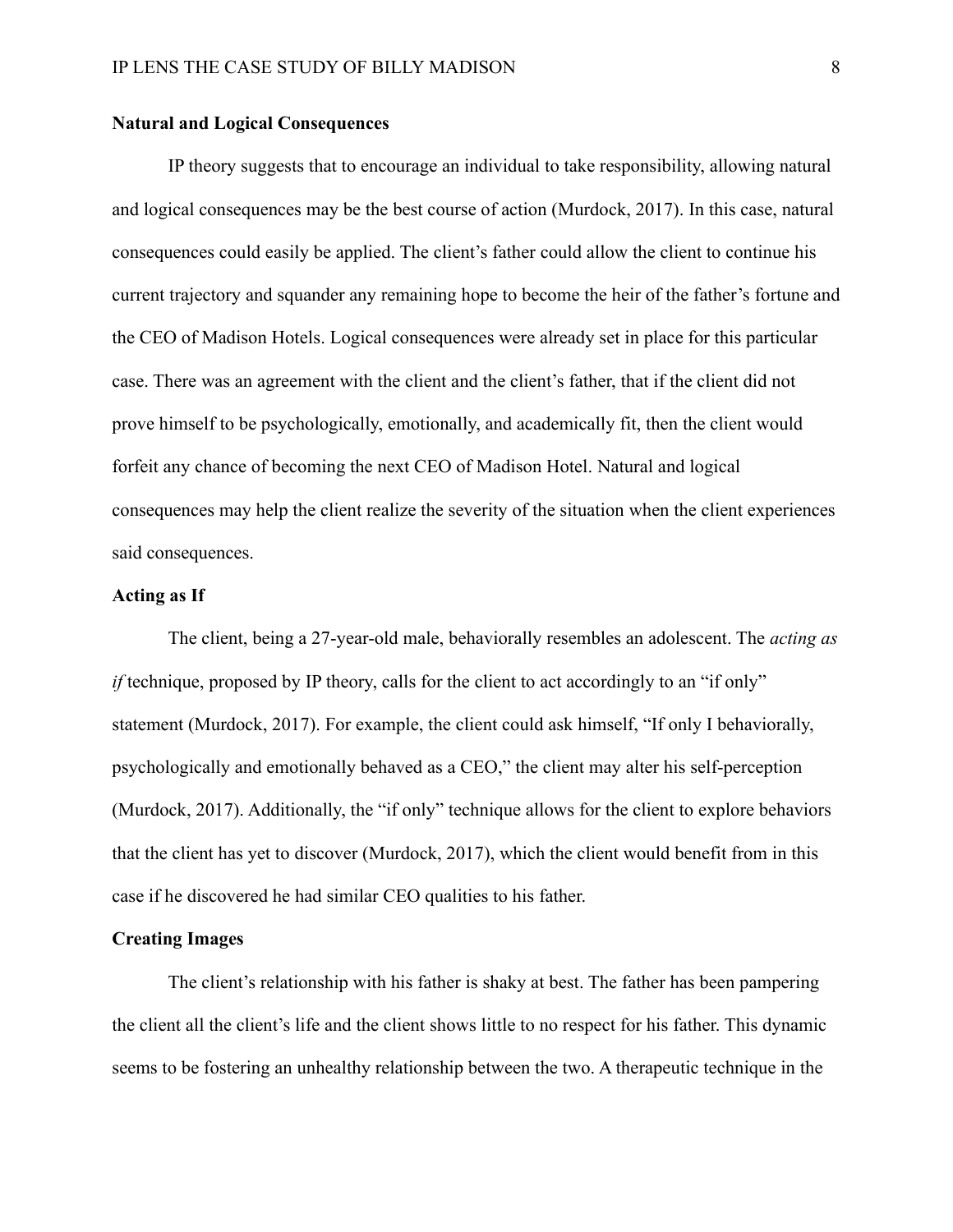toolkit of IP theory that could assist the client is *creating images* (Murdock, 2017). Creating images allows the client to review his faulty perceptions and goals. Perhaps having the client create images relating to his disrespect of his father may allow the client to realize the conflict between them.

### **Spiritual Application**

Given that the client does not take other dimensions of his life seriously, incorporating another dimension, namely spiritual, into the therapy process may prove to be difficult. As previously mentioned, the client behaves like an adolescent despite being 27 years old. Additionally, on account that the client has been overwhelmed with the severity of having to mature across multiple domains, it may be a good idea to approach spiritual matters differently. Perhaps, if the client was remotely interested in spirituality, then approaching it more lightheartedly may prove to be effective.

There is no debate that psychotherapy and Christianity have been at odds for decades (Jones & Butman, 2011; Kanz, 2001; Watts, 2000). If one were to strip each to their core, one could conclude both are very similar in striving to understand, help, and foster healthy biopsychosocial development for the individual (Jones & Butman, 2011). As each of these have an analogous foundational purpose, and no two philosophies are absolutely congruent, there will be both incompatibilities and compatibilities.

Speaking first on compatibilities, a main compatibility between IP theory and Christianity is the family's impact on one's individual biopsychosocial development. As discussed by Murdock (2017), the influence of the family upon an individual is critically important. Likewise, the Word of God references the importance of developing and training a child in accordance with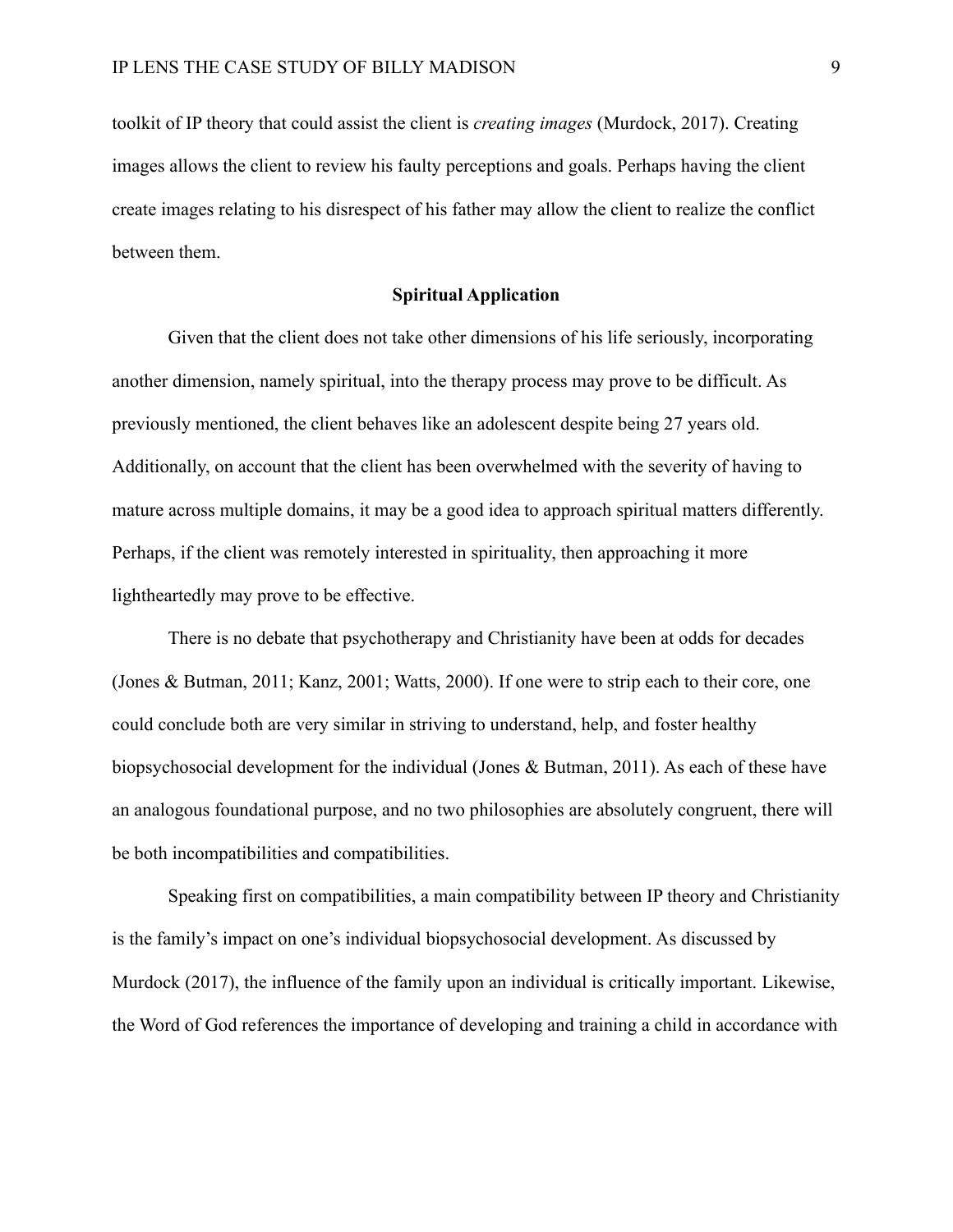the principles of God's Kingdom so that when he matures, he will not go astray (Proverbs 22:6, AMP).

Another compatibility between IP theory and Christianity is in the matter of taking care of and caring about society rather than the self. IP theory maintains that an individual can be measured by the degree to which the individual cares for society (Murdock, 2017; Kanz, 2001). Additionally, discussed by Watts (2000), Alder's conceptualization of manifesting religion was the individual's social interest. Both of these statements from Murdock (2017), Kanz (2001) and Watts (2000) align seamlessly with God's Word cornering the outward love, care and compassion for society (Galatians 6:10, AMP; 1 Timothy 5:8, AMP; James 1:27, AMP; Ephesians 4:32, AMP; John 13:34-35, AMP; 1 John 3:17-18, AMP; Matthew 25:40, AMP).

A third compatibility between IP theory and Christianity surrounds a central component of the nature of IP theory: goals. Murdock (2017) and Watts (2000) outline that goals are utilized for the individual to self-evaluate their current life developmental patterns in hopes that they recognize their detrimental course and make the necessary corrections for a positive outcome. The concept of self-evaluation in the psychological level of analysis is also highly recommended by the Word of God. The Apostle Paul, in his letter to the church at Rome, encourages believers to evaluate their cognitions and if necessary, realign them to foster a healthy psychospiritual developmental outcome.

In regard to incompatibilities, as previously mentioned, no two philosophies will ever be absolutely harmonious. Between IP theory and Christianity, one will not be surprised to discover a number of incompatibilities. First, a critical incongruence is found between IP theory and Christianity's foundational philosophical orientation of the human condition. IP theory purports that humans can be inherently good or bad (Murdock, 2017; Kanz, 2001) while Christianity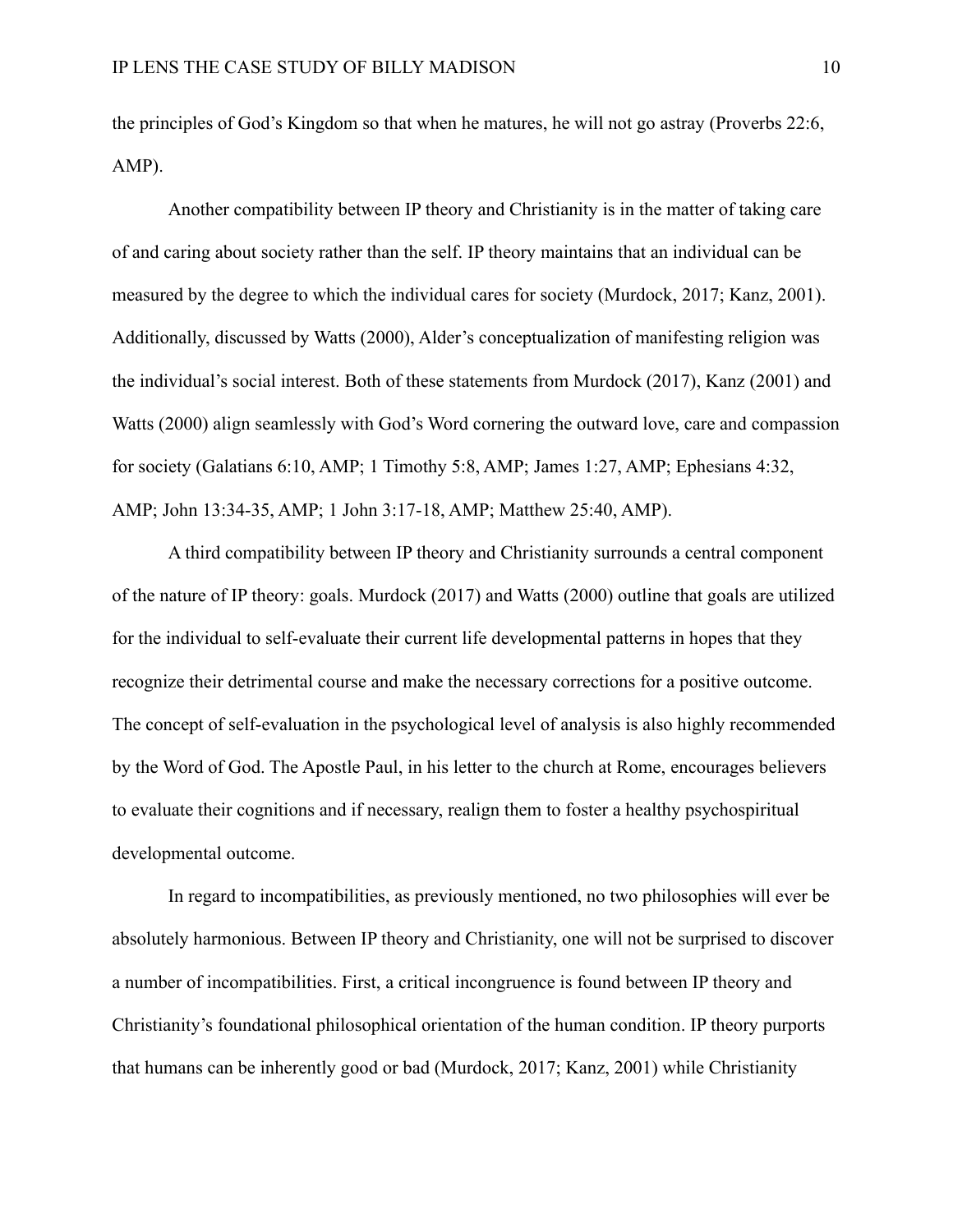maintains that all of humanity are inherently sinful and have wicked hearts (Psalm 51:5, AMP; Romans 5:12-21, AMP; Jeremiah 17:9, AMP).

Secondly, IP theorists claim that, by the age of 5, an individual's life trajectory, based off of several variables, is well established to carry throughout the rest of their life and is difficult to change (Murdock, 2017). Although one can find various doctrinal positions related to predestination within Christianity, a common position held by the Pentecostal denomination and some that claim non-denominationalism, is that of individual free will. The Word of God makes clear that an individual, if they will, has the ability to change the course of their life with a simple decision, regardless of their childhood development (2 Corinthians 5:17, AMP; Matthew 8:2-4, AMP; Deuteronomy 30:19, AMP; Isaiah 1:19, AMP; Deuteronomy 28:1, AMP).

Lastly, a third incompatibility between IP theory and Christianity surrounds a therapeutic technique of IP: paradoxical intention (Murdock, 2017). Paradoxical intention encourages the individual to intensify the maladaptive behavior. In regards to Christianity, if one is struggling with a sexual addition, the Word of God does not suggest that the individual should intensify that behavior but rather seek God's forgiveness and strength to overcome (1 John 1:9, AMP; Ephesians 6:11, AMP).

#### **Conclusion**

The literature has indicated that IP theory is applicable for a variety of psychopathologies (Murdock, 2017; Sperry & Maniacci, 1992). With reference to this client, his presenting symptomology is within the scope of IP theory's psychotherapy toolkit. While the client is exhibiting symptoms of the peter pan condition (Peterson, 2017), the client could see a dramatic positive change undergoing IP therapy. The most challenging facet, in this case, would be helping the client understand the consequences of both his actions and inactions. Among IP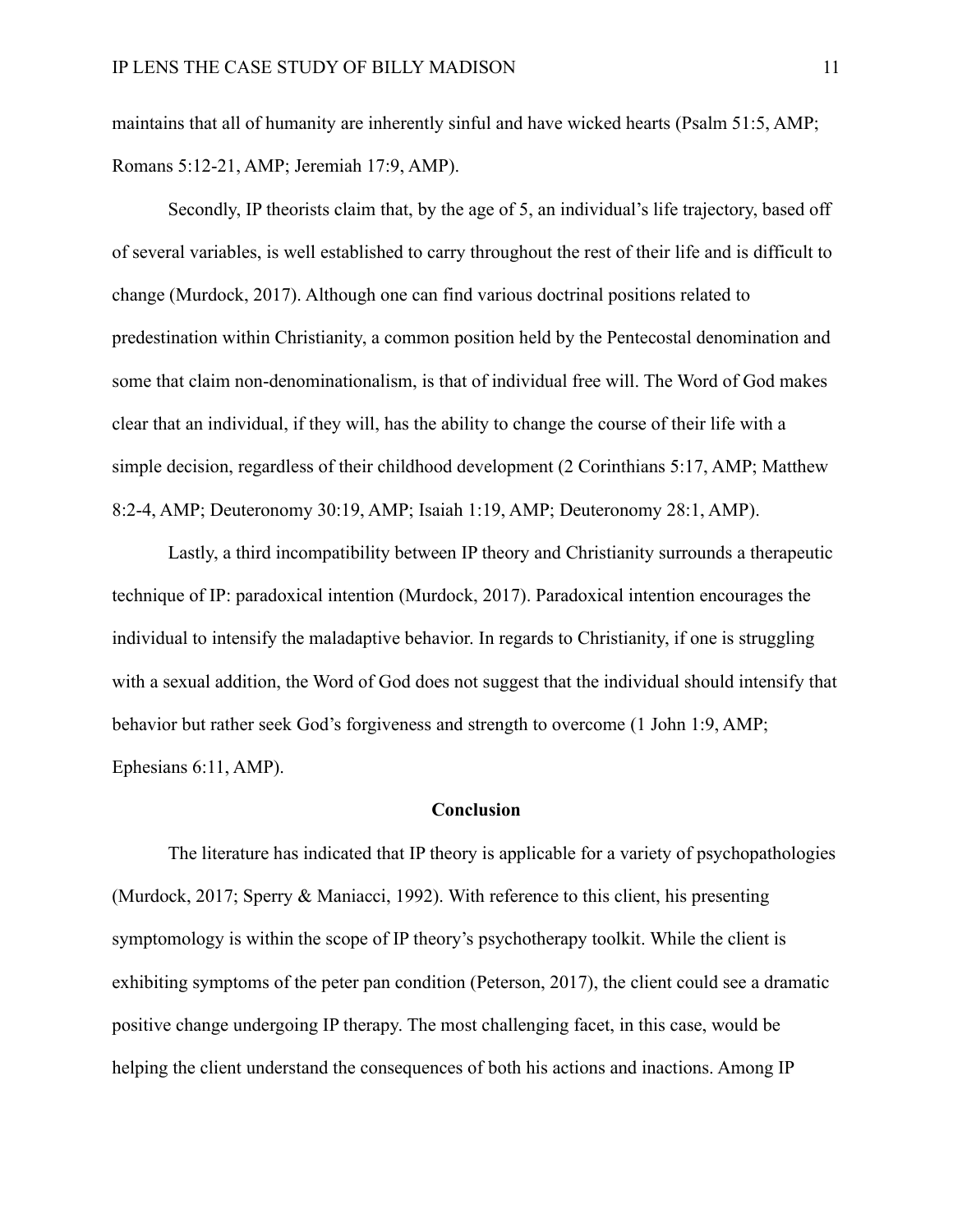theory's therapeutic techniques, paradoxical intention and natural and logical consequences could prove fairly successful in this regard. Even though the client has been resistant to previous suggested treatments, IP theory looks to be a promising therapeutic orientation for this client.